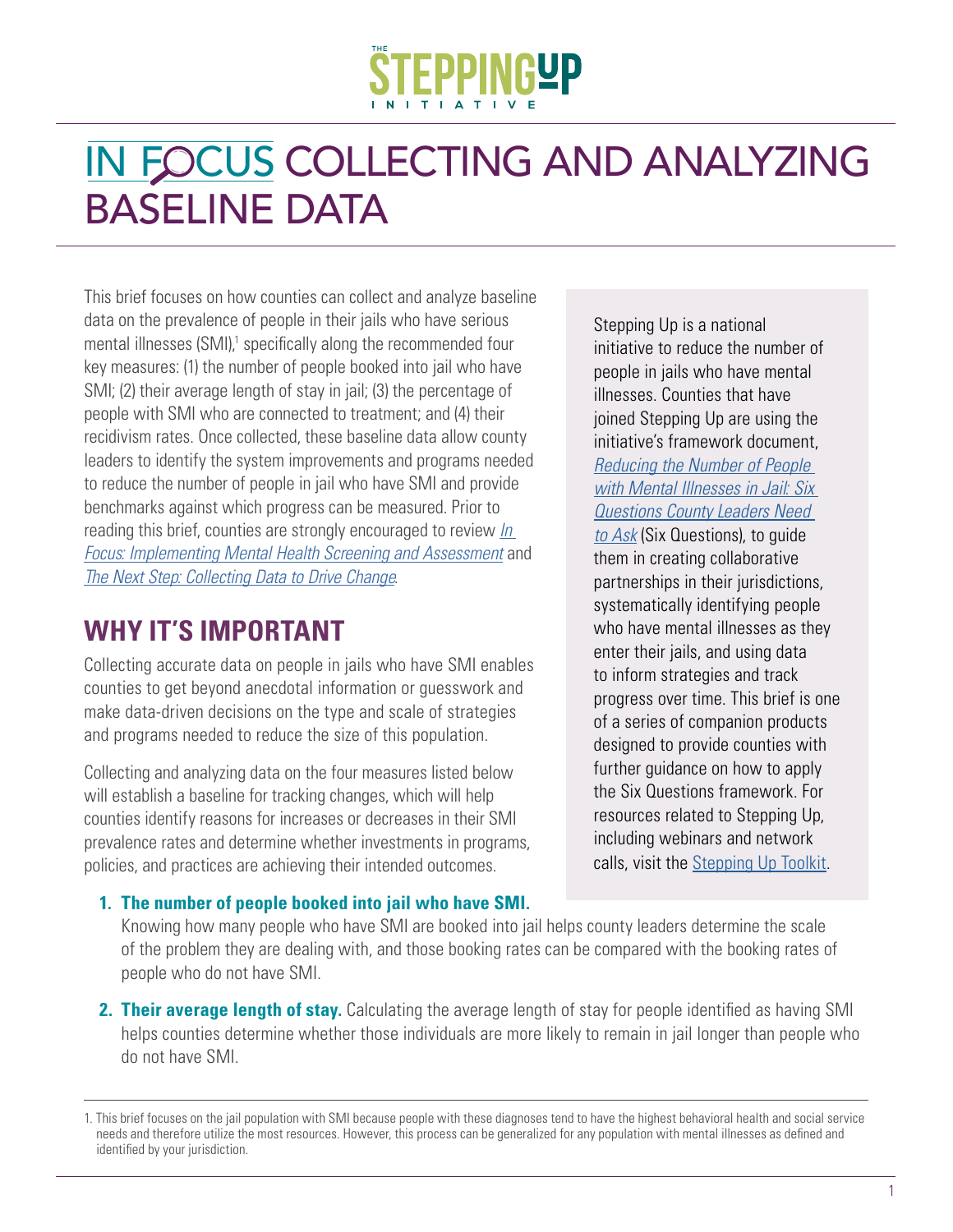- **3. The percentage of people connected to treatment.** Identifying the percentage of people who have SMI and are connected to community-based behavioral health treatment and supports upon release illuminates the extent to which people are getting the services they need to be successful in the community.
- **4. Their recidivism rates.** A baseline recidivism rate allows the county to determine if people who have SMI are re-arrested and/or return to jail at similar or higher rates than the general population.

## **WHY IT'S CHALLENGING**

Counties face a number of challenges when trying to consistently collect and analyze accurate data on people with SMI coming in and out of their jails. First, due to the often differing purposes and goals of local criminal justice and behavioral health systems, in many counties these two systems use different definitions of mental illness or SMI. Behavioral health systems often use the same definition of SMI that the state uses to determine who is eligible for services. But in county jails, this definition can vary greatly and may include less serious mental illnesses. Without a consistent definition across these two systems, it is impossible to compare populations between them to see, for example, if there is a higher prevalence of people who have SMI in the jail compared to in the community.

Even when a shared definition of SMI exists, counties still face the challenge of identifying people according to this definition, whether through a consistent mental health screening and assessment process at jail booking, through the sharing of information across systems, or both. Many counties struggle with sharing case-level information across systems for this purpose. For example, the criminal justice and behavioral health systems may use databases or client management systems that are incompatible with each other, making it difficult to identify people across both systems. Or jails may be using spreadsheets to keep track of this information because their client management system does not have the capacity to input or extract this information. Overcoming this challenge can be particularly difficult in counties that do not have a dedicated information technology (IT) team to assist in creating an integrated approach to data collection across the two systems. Even if the technology is in place, agencies may lack the necessary agreements to share information on people who have SMI while maintaining compliance with federal and state privacy laws.

Finally, if all systems and information-sharing agreements are in place to consistently and accurately identify and count people who have SMI according to an agreed-upon definition,

## **Privacy Rules and Information Sharing**

Federal, state, and local laws determine what individual-level mental and physical health information is allowed to be shared, how, and with whom. At the federal level, this is governed primarily through the basic privacy rules protecting certain health information under the Health Insurance Portability and Accountability Act of 1996 (HIPAA), and substance addiction treatment information under 42 CFR Part 2, a portion of the Code of Federal Regulations addressing public health. State and local laws may add additional restrictions and requirements, so practitioners should seek advice from local or state counsel as well.

many counties—especially smaller and more rural counties—do not have the staff capacity to analyze or track this information across the four key measures, to report aggregate data, or to do so regularly to help inform policy and practice changes.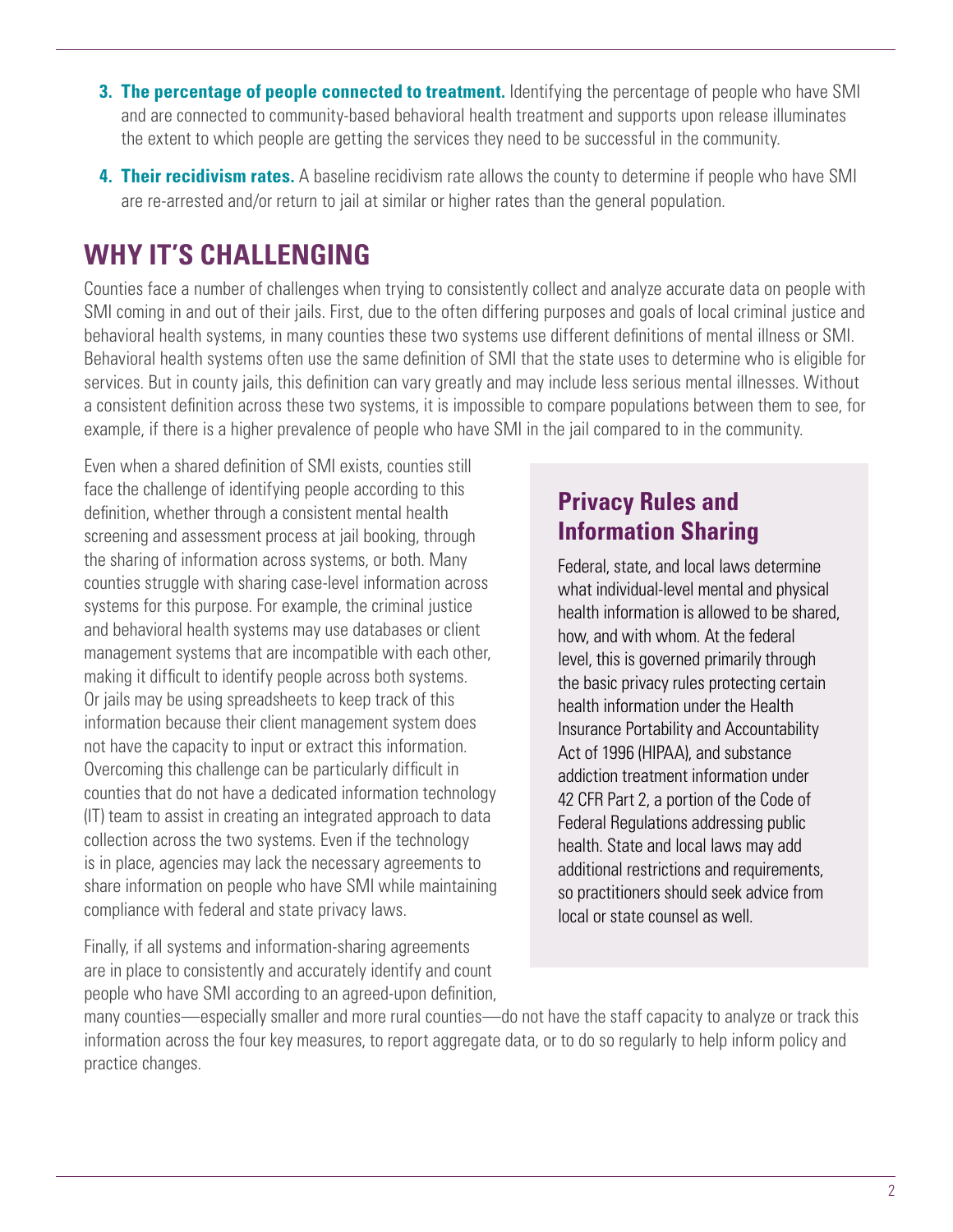## **WHAT COUNTIES SHOULD DO**

Before starting to collect baseline data, agencies across the county should agree on a definition of SMI and a process for identifying people with SMI who are entering and leaving the jail. (Review *[In Focus: Implementing Mental Health](https://stepuptogether.org/wp-content/uploads/In-Focus-MH-Screening-Assessment-7.31.18-FINAL.pdf)  [Screening and Assessment](https://stepuptogether.org/wp-content/uploads/In-Focus-MH-Screening-Assessment-7.31.18-FINAL.pdf)* for strategies to determine accurate SMI prevalence rates in jail.)

Then, in order to establish baseline data on the number of people in jail who have SMI along the recommended four key measures, counties should take the following steps:

#### **• Examine systems' capacities to collect and analyze data.**

The county should examine the level of technological capacity for its behavioral health and criminal justice systems, both in terms of the operational sophistication of the different data systems and their ability to collect, analyze, and share information, as well as the skill level of staff to manage and analyze data within these systems. A dedicated IT team can be particularly helpful in integrating system data.

## **• Create [information-sharing agreements](https://www.bja.gov/Publications/CSG_CJMH_Info_Sharing.pdf) across criminal justice and behavioral health systems.**

The criminal justice and behavioral health agencies within a county should work together to identify ways they can confidentially and accurately share individual and/or aggregate data on the people they serve.

Following the advice of counsel, jurisdictions are often able to share this information through the development of a memorandum of understanding (MOU) or memorandum of agreement (MOA). County agencies may also consider establishing a business associate agreement—a mechanism that ensures HIPAA compliance—as a means of sharing information. Others rely heavily on release of information and consent forms. Counties with more elaborate data capabilities are able to establish baseline data, share information, and track progress in an integrated system that allows multiple agencies to enter as well as access the data in line with federal and state privacy laws.

## **• Implement mechanisms to share information.**

Some counties have developed data warehouses that allow for all relevant information to be stored in one place with different access levels for each agency. This makes it easier to collect information across agencies and to share which cases are "flagged" for connection to care, such as collaborative case management approaches between pretrial services and behavioral health agencies. If counties have the capacity to implement these types of systems, then the various agencies will need to designate a host system for the shared data and establish information-sharing agreements.

Other counties have developed more simplistic processes, such as one-way sharing where jail staff shares information on people booked into or supervised in jail with behavioral health providers who can intervene with identified clients. This can be as simple as designating a person at the jail to email a list or spreadsheet with minimal information on individuals (e.g., name, date of birth, address) to the behavioral health agency, whose staff can then check their electronic health records or client management systems for existing or historical clients. These lists may be shared daily or as frequently as agreed upon by the agencies.

## **• Identify staff or university partners to analyze and report data.**

Once the information has been collected and shared between agencies, the county should work on developing the staff capacity to analyze these data in a way that can be reported accurately and accessibly. Because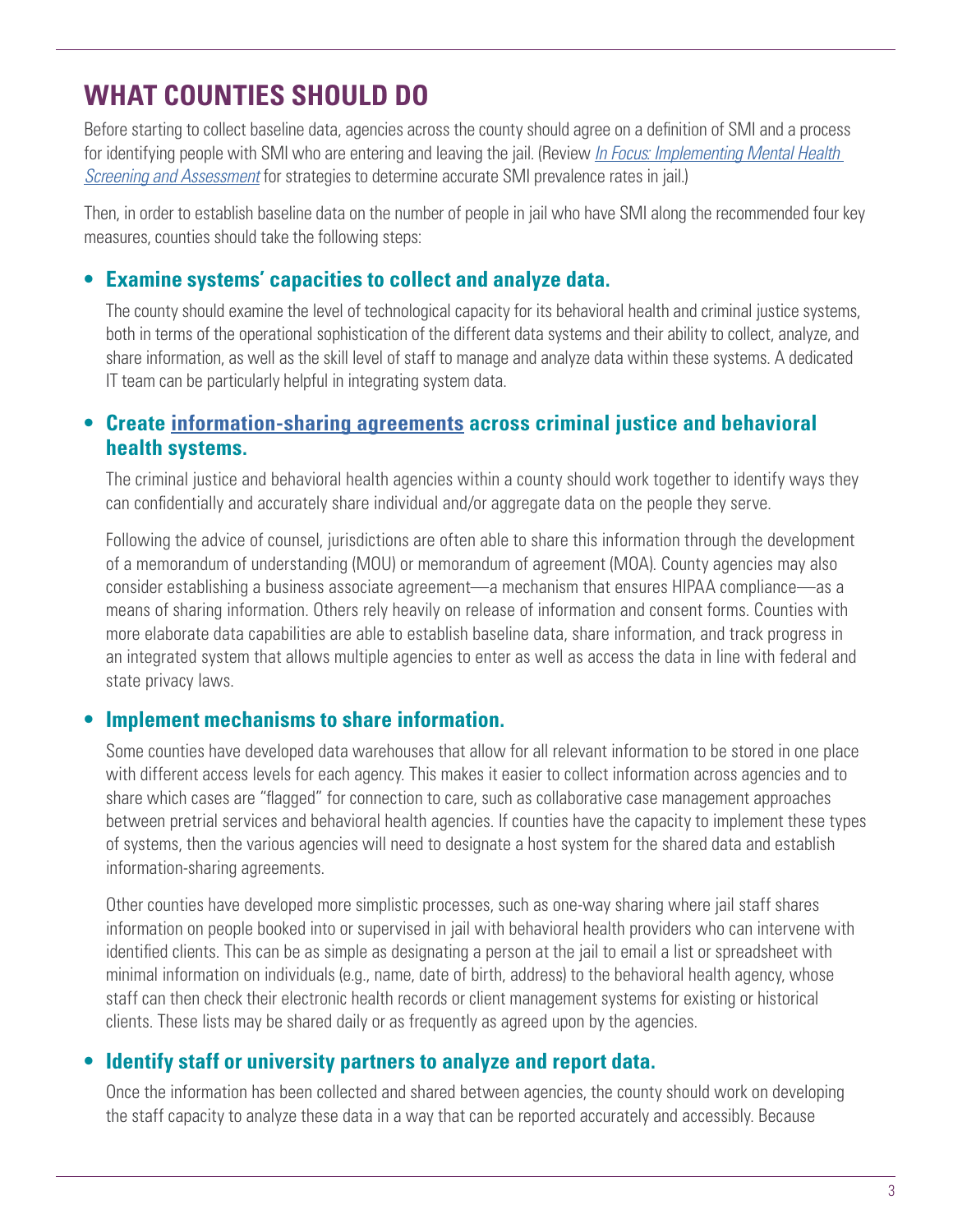this work can be time consuming and require a special skillset, many jurisdictions have partnered with a local university or college to provide this service.

If your county has a Stepping Up project coordinator, the individual in that role should take the lead in ensuring that the data tracking process is established and runs smoothly. This includes meeting with the necessary county IT staff, jail administrators, and behavioral health agency leaders to develop technology solutions to track the data from multiple systems, identify and work with staff and/or consultants to analyze the data, develop a reporting system that includes measuring progress along the four key measures, and evaluate if policy and program improvements are having the intended results.

## **SUB-MEASURES OF THE FOUR KEY MEASURES**

In addition to the broader measures listed above, below is a list of sub-measures that counties may want to track to demonstrate progress toward achieving the four key measures. These sub-measures will provide more detailed data analysis to inform findings and determine where to target interventions.

| Key Measure 1: The number of people booked into jail who have SMI                                                                                                                                               |                                                                                       |  |
|-----------------------------------------------------------------------------------------------------------------------------------------------------------------------------------------------------------------|---------------------------------------------------------------------------------------|--|
| <b>Sub-measures</b>                                                                                                                                                                                             | <b>How to obtain data</b>                                                             |  |
| The number of mental health calls for service<br>received by 911 dispatch                                                                                                                                       | Request data from 911 dispatch or police<br>departments.                              |  |
| The number of people who screened positive for SMI<br>according to a validated mental health screening<br>conducted at jail booking                                                                             | Request data from the jail and/or the jail's mental<br>health provider.               |  |
| The number of people who were confirmed as having<br>SMI through a clinical assessment at the jail or as a<br>result of data matching with state or local behavioral<br>health systems                          | Request data from the jail and/or the jail's mental<br>health provider.               |  |
| A comparison of the three sub-measures above to<br>equivalent data for the general population, including<br>demographic and criminogenic information (age,<br>gender, race/ethnicity, offense type/level, etc.) | Request data from the jail.                                                           |  |
| Key Measure 2: Their average length of stay                                                                                                                                                                     |                                                                                       |  |
| <b>Sub-measures</b>                                                                                                                                                                                             | <b>How to obtain data</b>                                                             |  |
| The number of people who have SMI and screened as<br>low, medium, and high for pretrial risk                                                                                                                    | Request data from the jail or outside agency<br>performing screenings.                |  |
| The average length of stay for people who have SMI<br>by classification and release type (including pretrial<br>population, sentenced population, surety bond<br>release, federal holds, etc.)                  | Request data from the jail.                                                           |  |
| A comparison of the two sub-measures above to<br>equivalent data for people without SMI, including<br>demographic and criminogenic information (age,<br>gender, race/ethnicity, offense type/level, etc.)       | Request data from the jail and the agency that<br>collects pretrial risk information. |  |